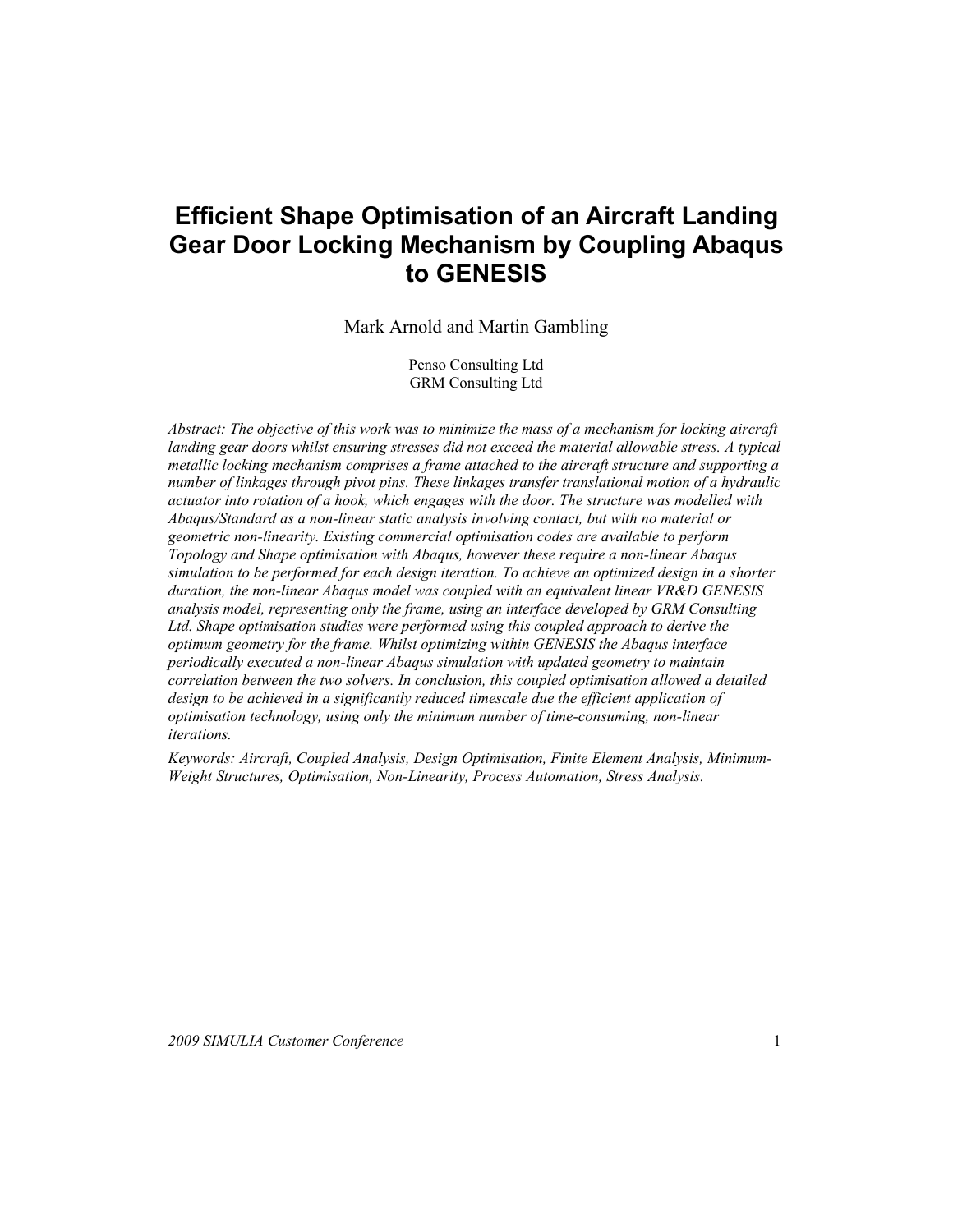### **1. Introduction**

Due to the shortening of aerospace product development cycle times, aggressive cost and mass targets and the demand for increased fuel efficiency, there is increasing pressure upon aerospace engineers to create more efficient designs for aircraft structures and get these to market quicker. Because of these demands, optimisation techniques are becoming commonplace in aerospace engineering since they offer engineers the opportunity to develop minimum mass solutions in a reduced timescale.

The objective of this work, which was performed for a UK aerospace company, was to minimize the mass of a typical aircraft landing gear door locking mechanism whilst ensuring it achieved certain structural targets. Penso would normally have optimized such a static structural problem using the Vanderplaats Research & Development, Inc (VR&D) GENESIS finite element analysis and design optimisation software, which can perform size, topometry, shape, topography and also topology optimisation. However, as this problem required the simulation of contact nonlinearity and GENESIS was restricted to linear static analysis, Abaqus/Standard was selected as the most appropriate finite element analysis software. Abaqus had limited design optimisation capabilities, so the ideal solution would be to link the non-linear analysis capabilities of Abaqus with the optimisation capabilities of Genesis. Fortunately, GRM Consulting Ltd, who distributes GENESIS in the UK, had recently developed software for performing a coupled optimisation between the LS-DYNA non-linear dynamic finite element analysis software and GENESIS and was keen to extend its capabilities to include Abaqus.

### **2. Coupled Optimisation Approach**

To allow efficient design optimisation of the aircraft landing gear component and other such problems, a pioneering approach has been developed coupling the advanced simulation capabilities of Abaqus with VR&D GENESIS. GENESIS is a world leading integrated analysis and optimisation tool supporting topology, size and shape, topography and topometry optimisation methods for linear analysis problems.

The objective of the approach is to allow Abaqus analysis problems considering loading regimes including contact, pre-loads, interference fits and material non-linearity to be efficiently optimised. Currently, methods such as Design of Experiments and Response Surface Approximations are available for problems such as shape optimisation, however, these methods are limited in the number of variables that can be considered and require many non-linear analysis to obtain the required design sensitivity information. For example, a 6 variable DoE problem would require approximately 40-50 Abaqus simulations.

A method has therefore been developed to couple the non-linear analysis capabilities of Abaqus to the design optimisation toolset within GENESIS. The process works by automatically interpreting the non-linear loading in Abaqus into an approximate linear analysis problem within GENESIS. This analysis can then be efficiently optimised using gradient based methods before an updated Abaqus model is automatically generated and analysed to assess the non-linear performance. Due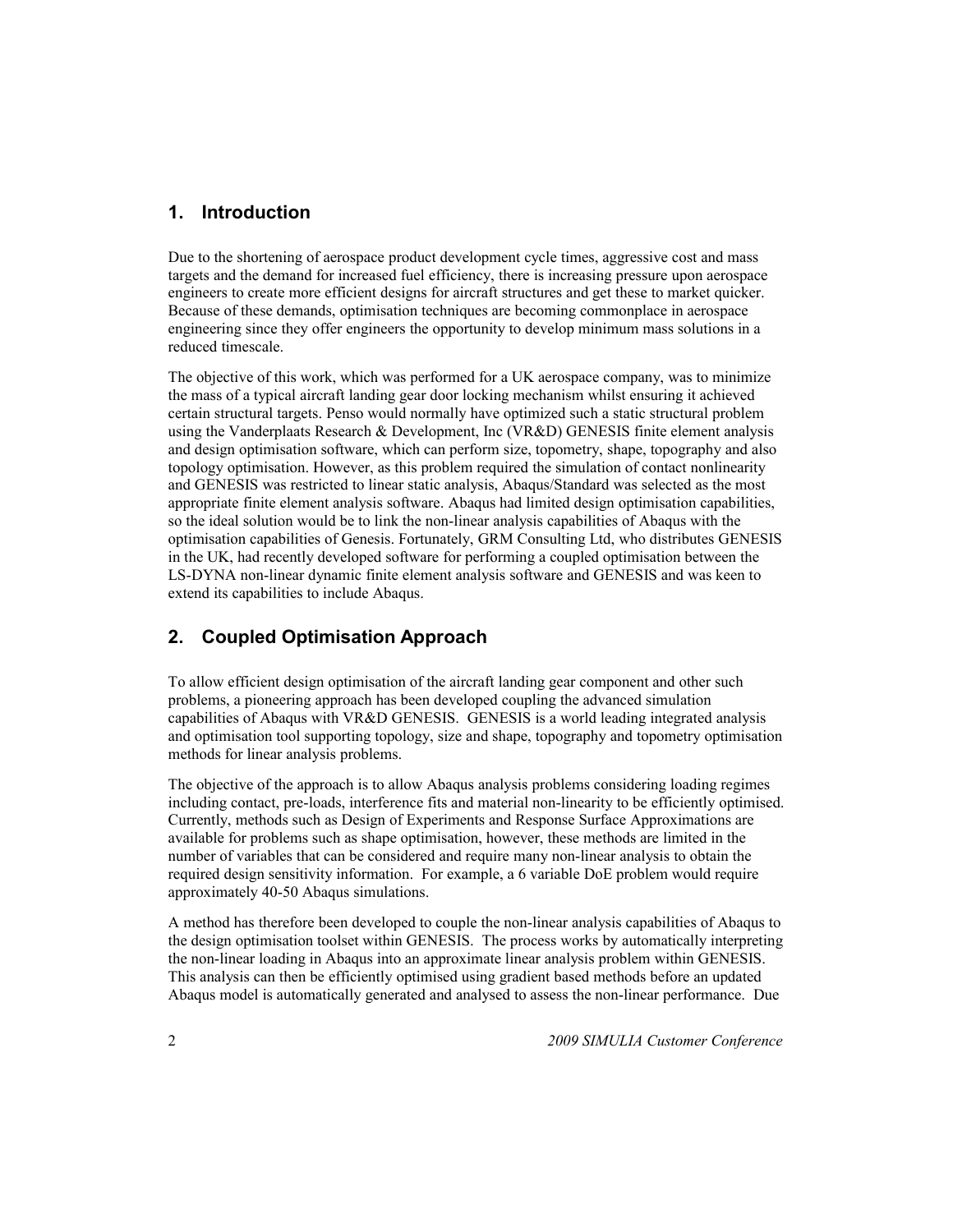to the approximation to a linear analysis load case some deviation will occur between Abaqus and GENESIS and therefore an iterative loop is defined between the solvers until convergence occurs. This process is demonstrated in Figure 1.



**Figure 1. Coupled Optimisation Workflow.**

By coupling to the solver within GENESIS sensitivity calculations are made via gradients in the linear solver and, therefore, there is little or no limitation on the number of design variables that can be considered. Whilst in this paper only shape optimisation is considered, methods such as Topology optimisation where tens or hundreds of thousands of variables are present can be considered. Typically, using this new coupling method Abaqus analysis problems can be optimised in anywhere from 2 to 10 non-linear analysis iterations.

By coupling the advanced analysis capabilities of Abaqus to GENESIS it is possible to efficiently consider non-linear design optimisation problems of a size not currently possible using methods such as Design of Experiments and response surface approximations. Some of the key non-linear loading conditions that can be efficiently considered are:

- Contact
- Interference fits
- Pre-loads
- Plastic deformations

Figure 2 shows an example of how the process can be applied to perform topology optimisation on a component loaded via contact and considering interference fits.



**Figure 3. Topology Optimisation Considering Contact and Interference Fits.**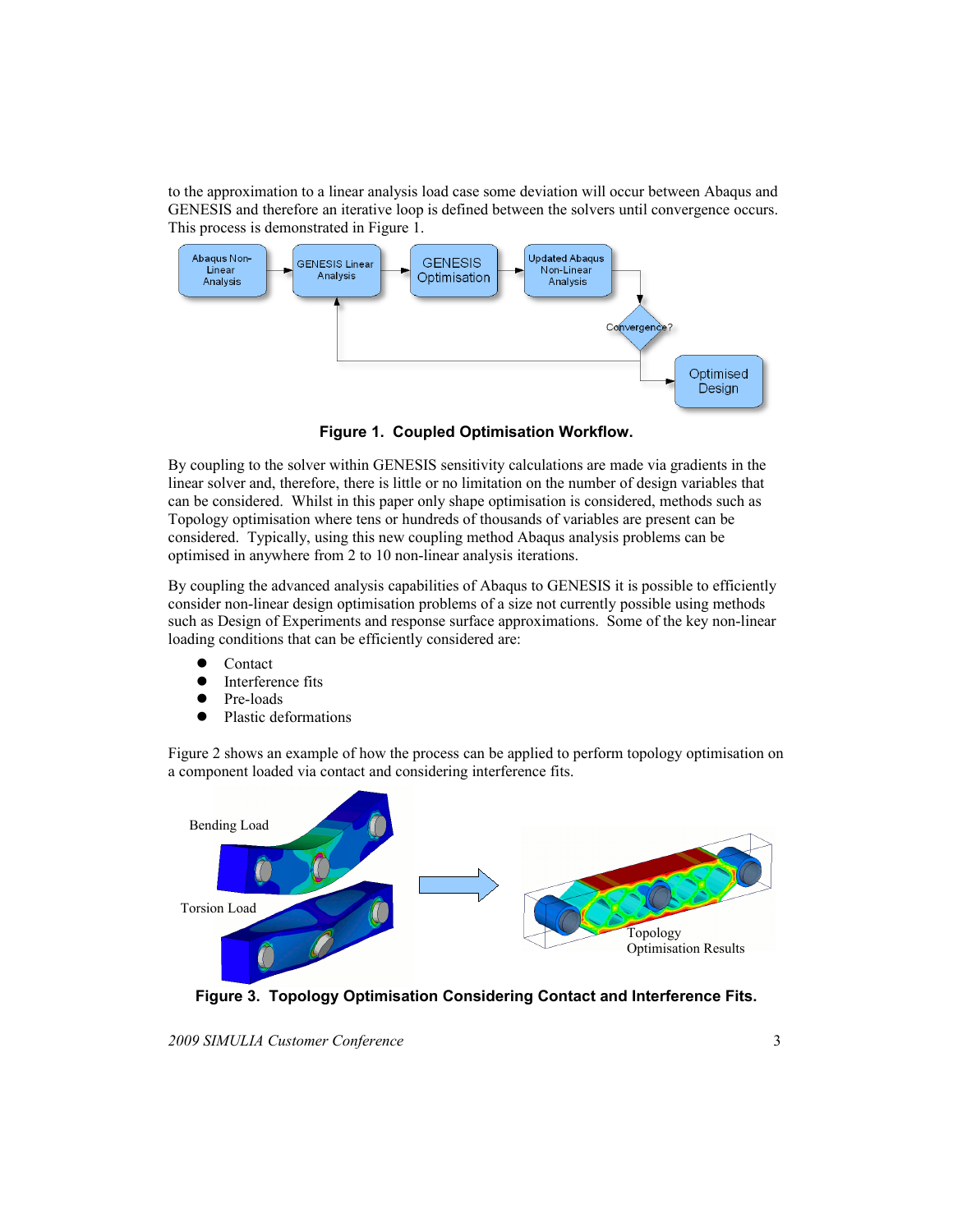The coupling optimisation approach does, however, have some conditions which cannot currently be considered. Once such case is the controlling of plastic strains or non-linear stresses to a defined limit during the Abaqus non-linear loading. Developed to support such constraints is ongoing, however, it is not currently available.

### **3. Application to aircraft landing gear door locking mechanism**

#### **3.1 Description of Uplock Mechanism**

To validate this coupled optimisation approach, it was applied to the problem of reducing the mass of an aircraft landing gear door locking mechanism. A typical mechanism comprises a frame attached to the aircraft structure by a number of bolts, as shown in Figure 3. The frame supports a number of linkages through pivot pins, which rotate within bushes pressed into the frame. These linkages transfer translational motion of a hydraulic actuator, mounted to one side of the frame, into rotation of a hook. During extension of this actuator, the hook rotates into a locked position and engages with a roller mounted to the landing gear door as it closes. During retraction of this actuator, the hook rotates into an unlocked position and disengages with the roller, allowing it to open. An alternate actuator, acting through an additional 'alternate' linkage, was mounted to the opposite side of the frame to unlock the landing gear doors in case the primary actuator failed.



**Figure 3. Uplock Mechanism Model.**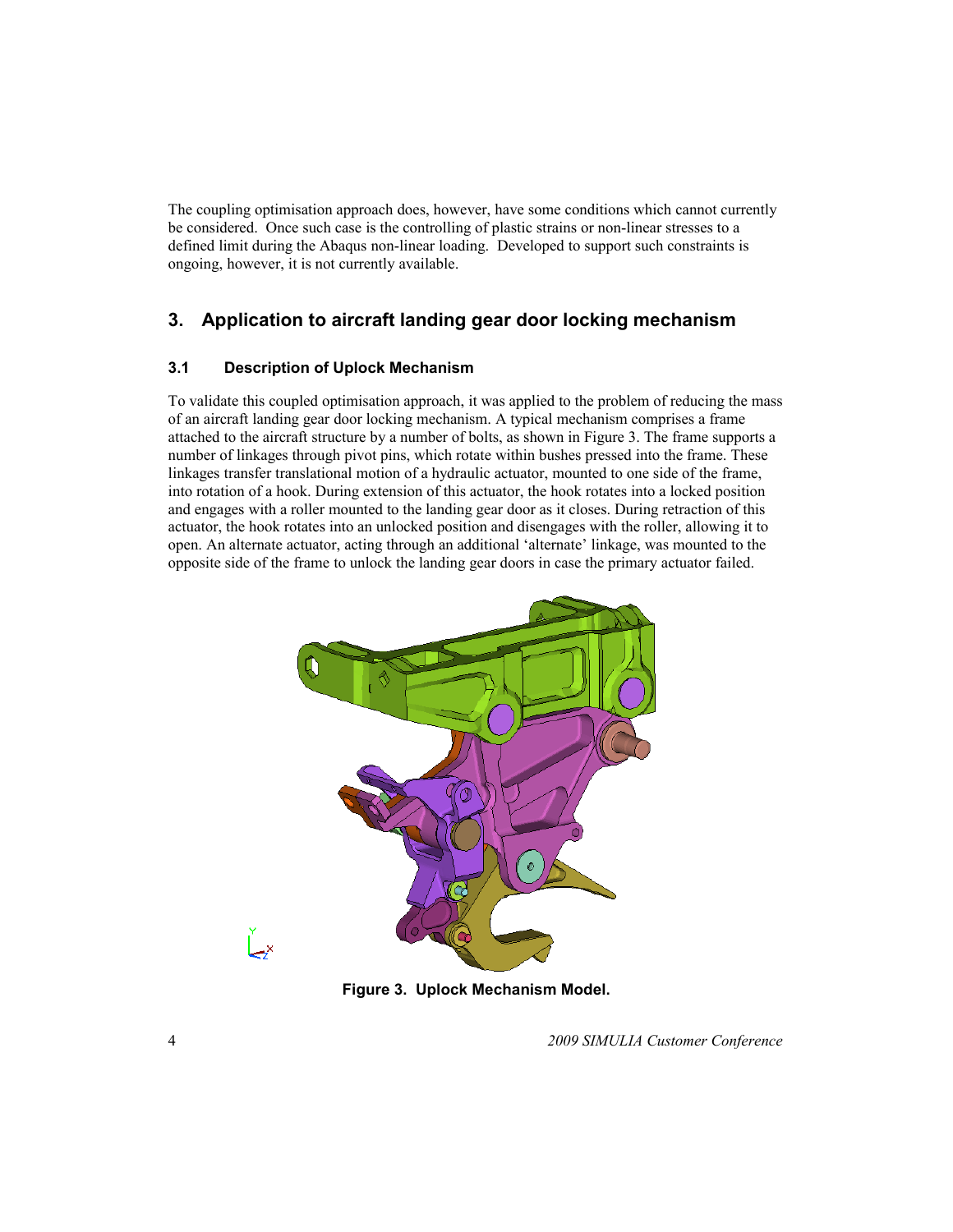#### **3.2 Abaqus Input Model Creation**

The uplock mechanism frame, linkages and hook were each machined from billets of steel having a number of different grades dependent upon the required yield stress and ultimate stress allowables. The bushes and pins were also manufactured from steel. Static loads applied to the uplock mechanism were classified as either a hook load applied by the roller to the hook, an actuator extension or retraction fatigue loads applied to the linkage, or a combination of these loads. The hook load was further classified as either a limit, ultimate or fatigue loading condition, whilst the actuator load was further classified as either a fatigue or system loading condition. These loads represented events such as tyre burst, flight manoeuvres and a frozen roller.

An Abaqus/Standard model of the uplock mechanism structure was created using ANSA, a preprocessor suitable for use with a variety of finite element analysis software developed by BETA CAE Systems S.A. The uplock mechanism model comprised a mesh of first-order solid (continuum) hexahedral, wedge and tetrahedral elements, with modified second-order tetrahedral elements used to model a section of the aluminium aircraft structure supporting the frame. Distributing coupling constraints were defined on the hook surface to distribute the concentrated hook load over a narrow band of elements, whilst kinematic coupling constraints were used to transfer the single point constraint reaction forces into the aircraft structure and distribute the load generated by the actuator (not modeled) to its attachment pins.

The steel and aluminium materials were modeled using linear elastic and isotropic properties, since previous analysis had shown that the stresses were below yield. As well as not modelling any material non-linearity, geometric non-linearity was also not considered since previous analysis had shown the displacements and rotations to be small. Since the bushes, pins and links were all modeled as unconnected components due to their complex interaction, contact between adjacent components was modeled with pairs of contact surfaces defined on the exterior (free) faces of the solid elements. Therefore, a non-linear static analysis would be required. Tied contacts were also used to constrain some of the nuts and washers to the pins. The finite-sliding, node-to-surface contact formulation was used throughout and friction was not included on the contact surface interaction properties. A number of spring elements were modeled to eliminate rigid body motion of some components, although contact stabilization (**\*CONTACT CONTROLS, STABILIZE**) was also used in Abaqus to address this issue when contact was not fully established.

Since most of the bushes were press fitted into the frame and links due to being an interference fit, preloads would exist in the frame, links and bushes. Since it was considered important to represent this pre-stress, the first load step of the analysis was to simulate the interference fit prior to applying any external loading. This was achieved in Abaqus by defining an automatic shrink fit to removes these initial 'overclosures' between the bushes and frame/link contact pairs over the step (**\*CONTACT INTERFERENCE, SHRINK**). The second step of the analysis then involved applying the hook and/or actuator load as a concentrated nodal force. The boundary conditions for both steps consisted of zero displacement constraints at a number of nodes on the aircraft structure in translational and/or rotational DOF.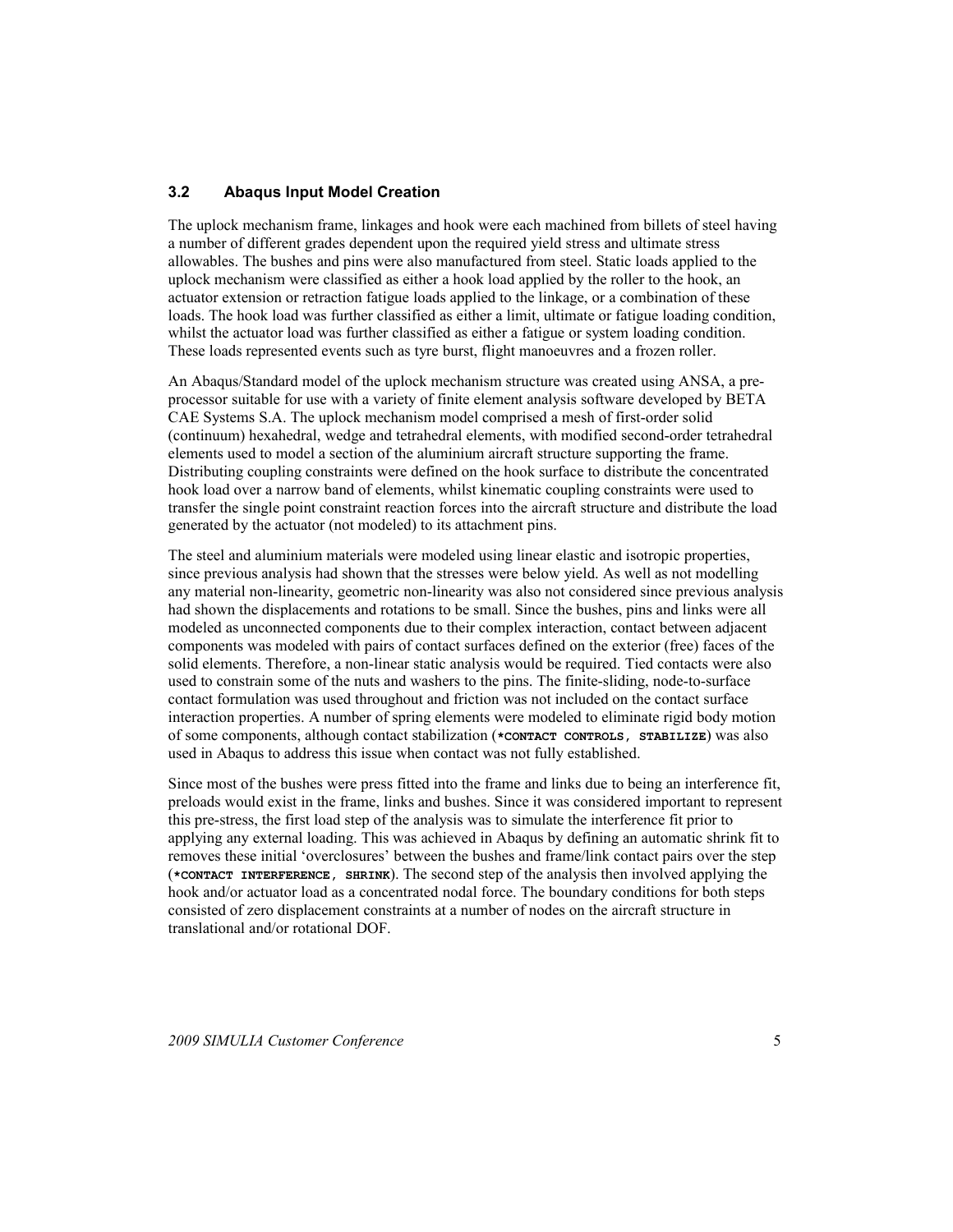#### **3.3 Abaqus Baseline Results**

The baseline model was analyses using Abaqus/Standard Version 6.7-5 and was subsequently postprocessed using µETA post-processor, also developed by BETA CAE Systems S.A. The nodal averaged, corner von mises stress in the frame for the ultimate hook load are shown in Figure 4. The peak stress occurred at the upper lugs, where the frame was mounted to the aircraft structure, with a slightly lower stress at the lower lug, about which the hook pivots. Although the peak stress exceeded the material ultimate allowable, this was as a result of the aircraft structure bushes being physically connected at the nodes, instead of using a contact, and so this stress was ignored. The mass of the baseline frame was  $0.0609$  lbf sec $\frac{2}{\text{in}}$  (a mass unit consistent with inch, sec, lbf).



**Figure 4. Von Mises Stress in Frame before Optimisation.**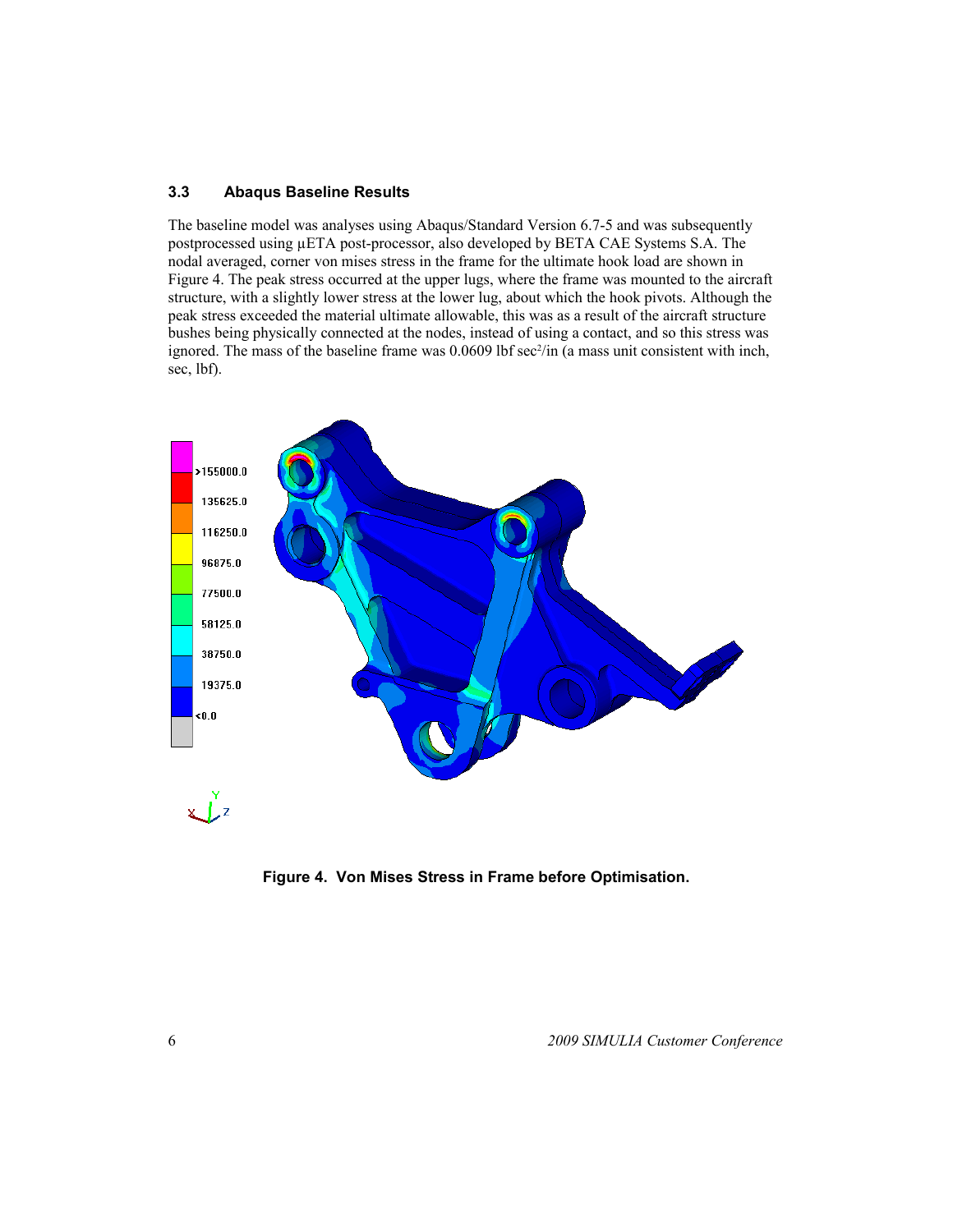#### **3.4 Coupled Optimisation Setup**

Since the intension was only to optimize the frame, the first stage was to create an input model of the frame in GENESIS format, which is very similar to that of MSC NASTRAN. This was easily achieved by importing the Abaqus model into ANSA and then exporting just the frame nodes and elements in NASTRAN format. It was important that the numbering of the node and element ids was identical in the Abaqus and GENESIS models so the coupled optimisation software could correlate the results from both sets of analysis.

The second stage was to import the NASTRAN input file of the frame into Design Studio, the preand post-processor for GENESIS. Since the frame would not have any single point constraints defined, inertia relief constraints had to be defined to restrain the model and eliminate rigid body motion. It was decided to optimize the thickness of the vertical and the inclined members connecting the lower lug to the two upper lugs, since the stress in these members was found to be low from the baseline analysis. Since the frame model comprised of solid elements, this would require a shape optimisation involving node perturbation to adjust the size of these members in the analysis model.

Shape optimisation domains, three-dimensional hexahedral volumes, were defined following the feature lines of the frame and each containing the solid elements bounded by the volume (see Figure 6). Perturbation vectors were then applied to the corner points (nodes) of these domains to adjust the thickness of the two frame members within user-defined limits through the use of two design variables. The lower bound for the thickness was defined to be greater than the minimum member size for machining.

The objective function for the optimisation was to minimise the mass of the frame . A constraint was defined on the nodal stresses with an upper limit of 155000 psi, which was the material ultimate stress allowable.



**Figure 5. Coupled Optimisation Workflow.**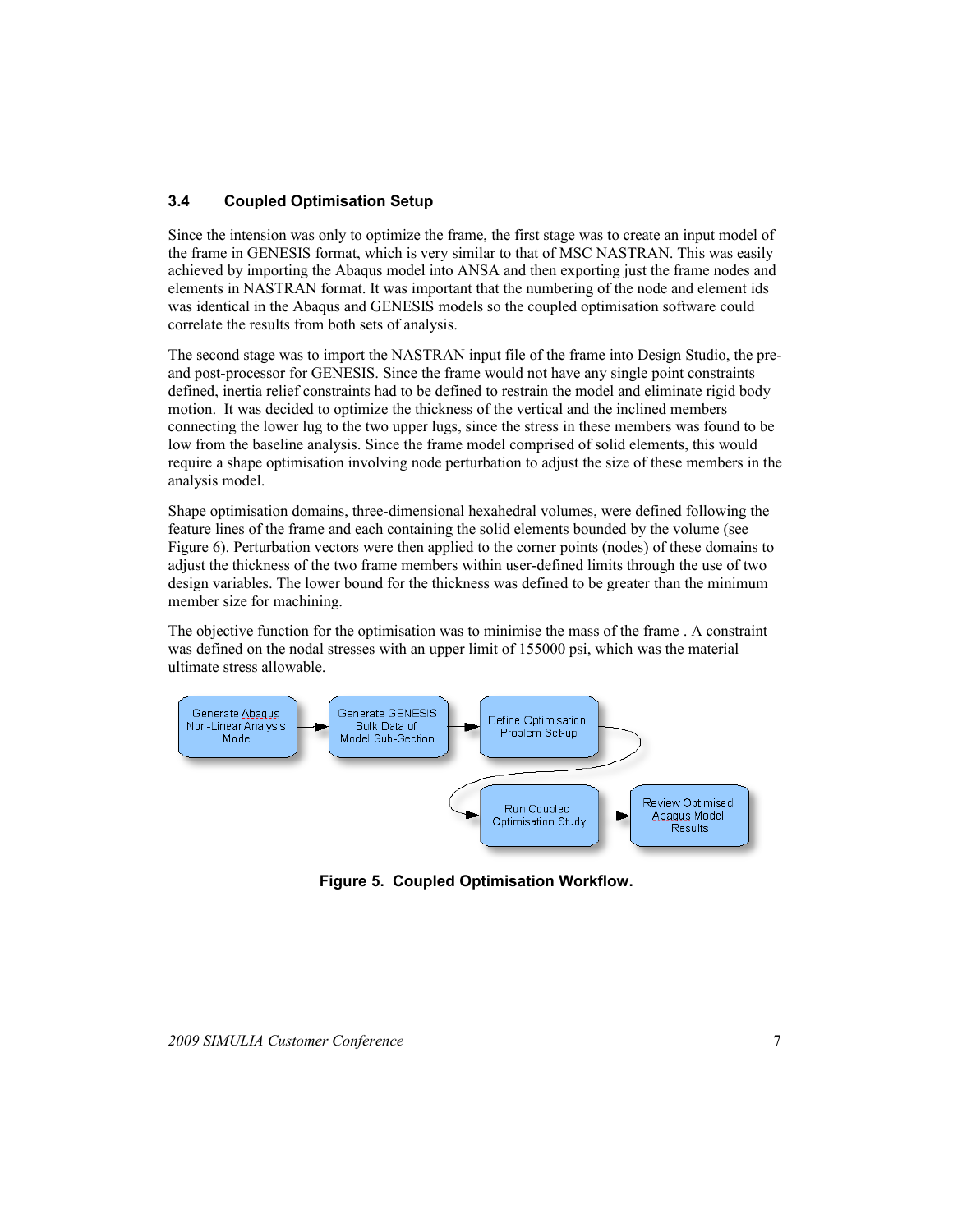

**Figure 6. Frame Shape Optimisation Domains.**

#### **3.5 Coupled Optimisation Results**

The nodal averaged, corner von mises stress in the frame for the ultimate hook load after optimisation are shown in Figure 7. The peak stress again occurred at the upper lugs, where the frame was mounted to the aircraft structure. As the objective of the optimisation was to minimise the component mass, whilst ensuring stresses remained within the limits, the stress in the two members connecting the lower lug to the upper lugs was noted to increase. They did, however, remain within the defined stress limit of 155000 psi. The mass of the optimised frame was 0.0582 lbf sec<sup>2</sup>/in, showing a notable reduction on the baseline design. It is also important to note that the shape optimisation design variables, by definition, ensured that the manufacturing dimensional constraints were satisfied.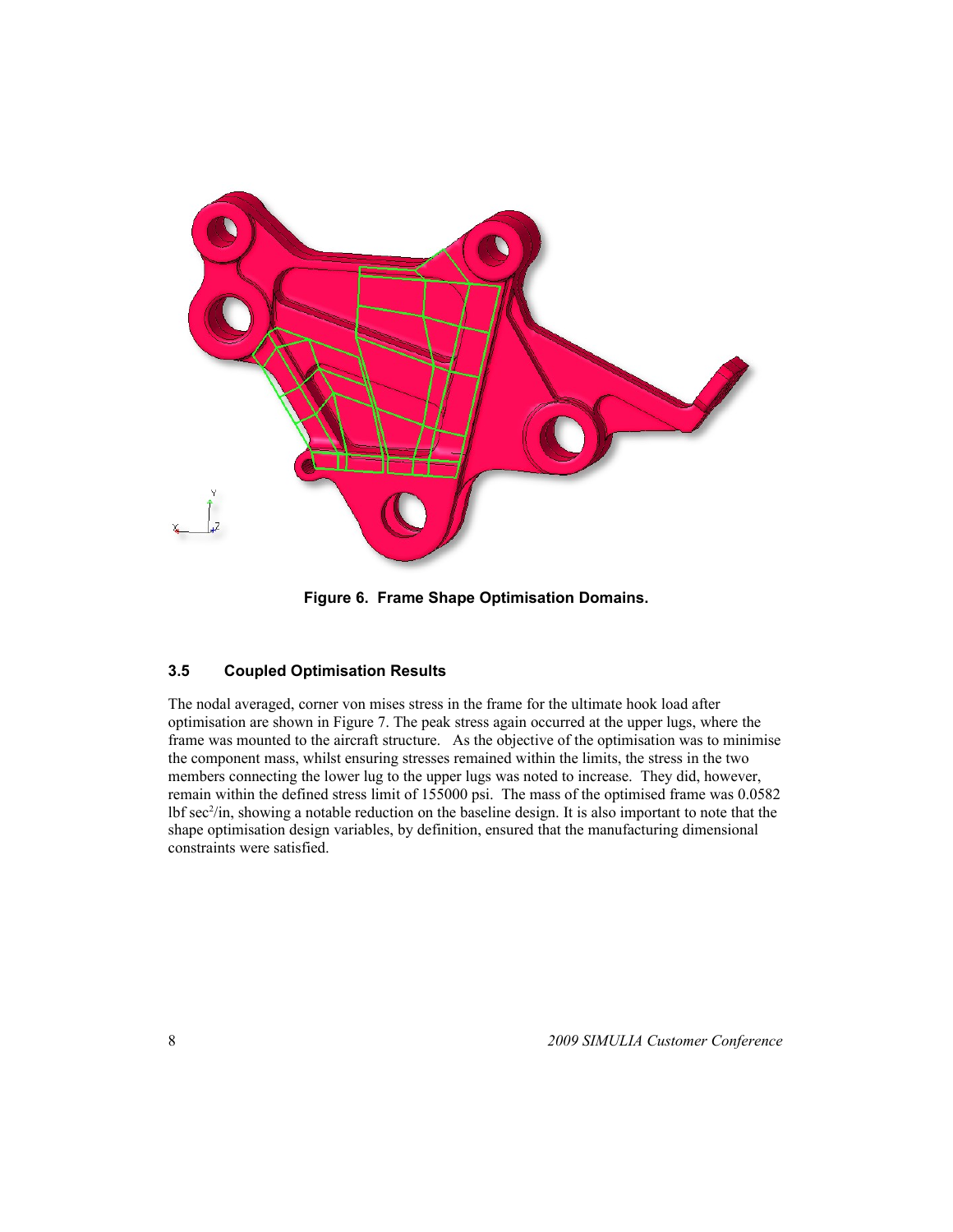

**Figure 7. Von mises stress in frame after optimisation.**

### **4. Conclusions**

The coupled optimisation was found to allow a mass optimized design to be achieved in minimum time and within defined design constraints due to a greatly reduced number of costly non-linear design iterations.

The coupling of GENESIS' efficient linear optimisation to the advanced analysis capabilities of Abaqus has proved to be an extremely efficient method for design mass reduction. The coupling of methods such as Topology optimisation to Abaqus capabilities such as contact, pre-load and plasticity brings about a new advance in what can be achieved through design optimisation tools, saving both development time and cost through lighter solutions, brought more quickly to market.

In conclusion, a power solution has been developed, which allows engineers to utilise the most appropriate analysis software for loading assessment (eg Abaqus, LS-DYNA, MARC, PAM) whilst still being able to make use of the well proven optimisation capabilities of GENESIS.